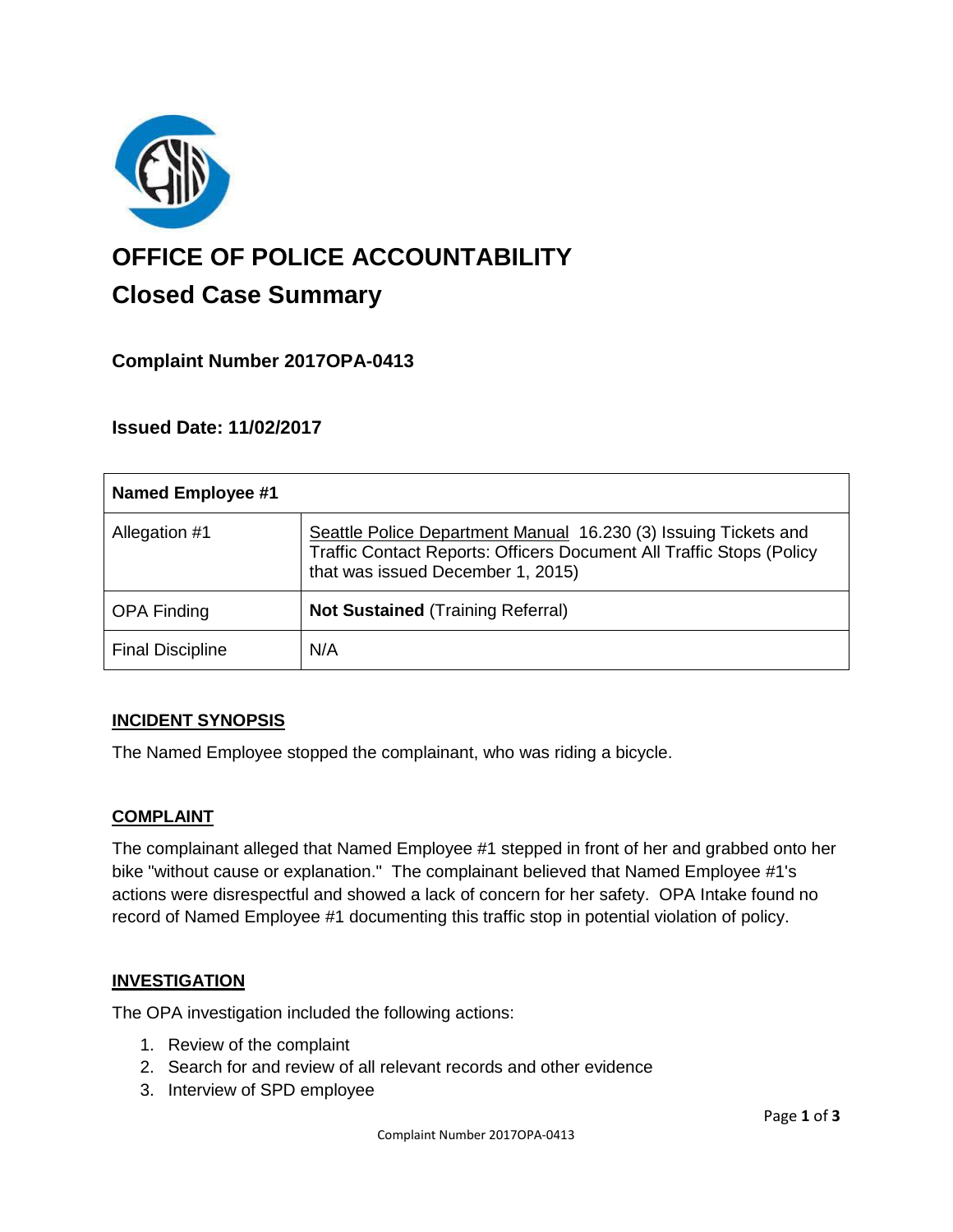#### **ANALYSIS AND CONCLUSION**

The complainant alleged that she was biking when she was improperly stopped by Named Employee #1. She claimed that she was riding her bicycle in the bike lane and noticed that the lane was blocked in front of her. She began moving towards the shared traffic lane. When she was doing so, Named Employee #1 stepped in front of her and stopped her bike with his hands. The complainant stated that she was stopped in a lane of active traffic, which concerned her. Named Employee #1 told the complainant that she should be riding in a bike lane and, in response, the complainant told Named Employee #1 to let her go. Named Employee #1 then demanded the complainant's identification, but she told him she did not have it. He then threatened to cite her for not riding in the bike lane and for not wearing her helmet. When the complainant asked for Named Employee #1's identification, he let her go without further action.

Named Employee #1 told a different story. He claimed that he was working off duty at a construction site when he observed the complainant riding down the bike lane towards the site. The bike lane was closed in front of the complainant; however, she rode around a sign and attempted to continue onto the bike lane. Named Employee #1 stepped in front of her to stop her. Named Employee #1's actions at that point were based primarily on a concern for the complainant's safety were she to drive through the construction. Named Employee #1 told the complainant that the portion of the bike lane was closed and instructed her that she was required to wear a helmet when biking. The complainant stated that she did not know why she was being stopped, and Named Employee #1 reiterated the reasons. Named Employee #1 noted that the complainant was staring at his name plate and offered to write down his name. He wrote his name on his business card and gave it to the complainant. She then rode her bike away. When she was doing so, Named Employee #1 told her that she was supposed to provide him with her identification, but she did not do so.

SPD Policy 16.230-POL-1 requires that officers document all traffic stops using: a Notice of Infraction (NOI) for civil infractions; a criminal citation for criminal traffic offenses; or a Traffic Contact Report (TCR) for traffic infraction warnings.

Here, even though Named Employee #1 admittedly stopped the complainant, he used none of the above forms to document that contact. From a review of the facts, there was no basis for Named Employee #1 to issue the complainant a criminal citation. Thus, that he did not do so was not a violation of policy. Based on his description of the events, Named Employee #1 could have, and probably should have, issued the complainant a Traffic Contact Report (TCR). In describing why he did not do so, Named Employee #1 stated that as he was working off-duty he was not required to issue the TCR under policy. While Named Employee #1 was technically correct, he certainly had the discretion to do so. That left a Notice of Infraction (NOI). Here, Named Employee #1 stated that he observed the complainant biking without a helmet, which was a violation of Seattle law. As such, based on his account, a NOI would have been appropriate.